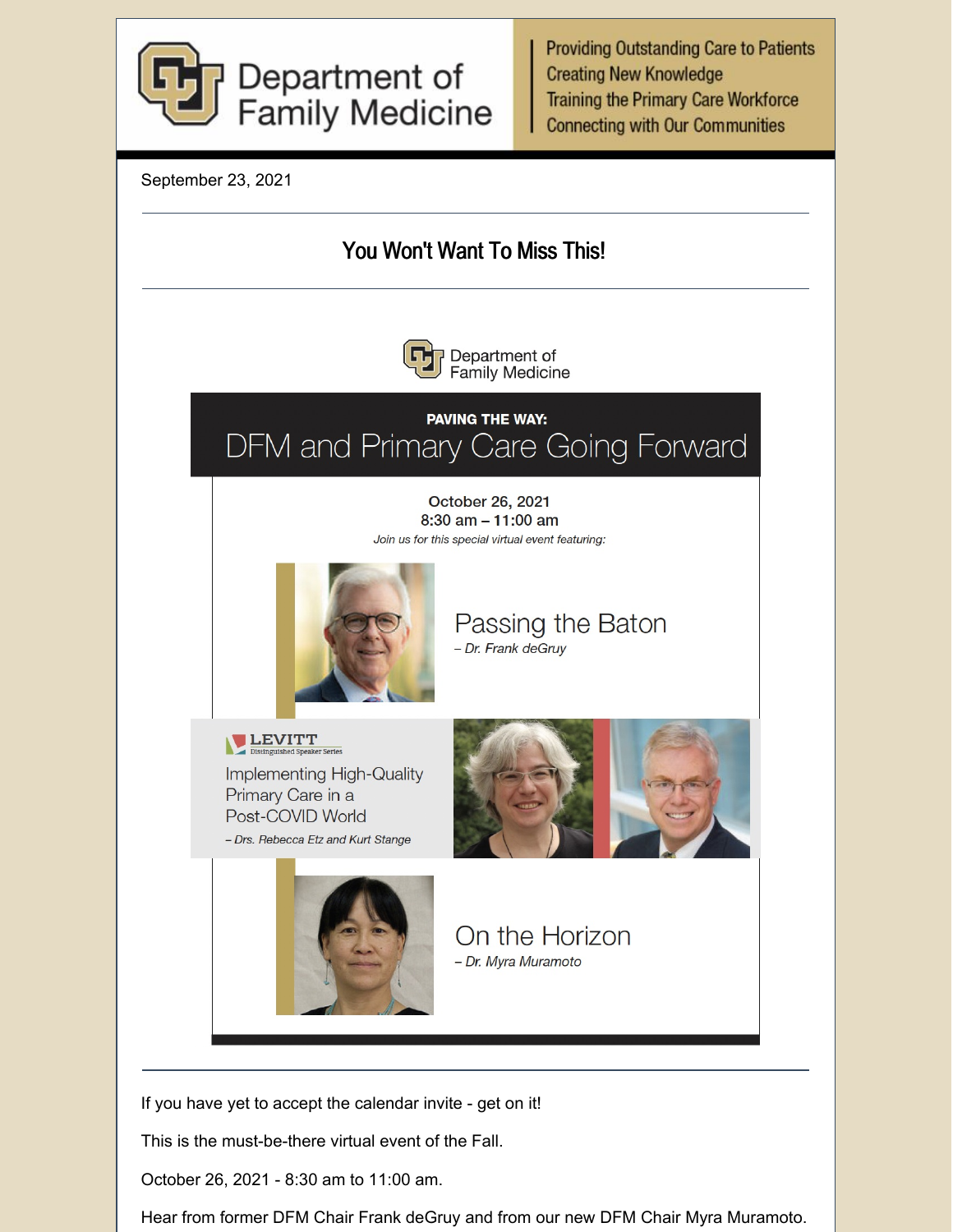But, wait, there's more! Enjoy a Levitt Lecture, too!

See below - check your Outlook calendar for the invite - and, accept today.



## New Paper: Shared Language for Shared Work In Population Health

DFM's Frank deGruy and Larry Green join a host of authors in this important paper recently published in the Annals of Family Medicine.

Dr. Green provides us with the context behind the publication.

*"When addressing problems, whether simple or complex, particularly when collaboration and teamwork are essential, people must be able to communicate with each other. For communication to be effective in healthcare, there must be a shared understanding of the words being used. Too often, the fragmented, complicated health care system stumbles and fails to perform as intended because people mistakenly think everyone understands "what is going on" and "what needs to happen." This publication is poised to help us be more competent in working together across disciplines, professions, and sectors—by speaking the same language."*

Click the button below to read the paper.

Read The [Paper](https://www.annfammed.org/content/19/5/450)

## Art From CU: Library Exhibit Features Three DFM Artists

We have some artists in the house! And, if you visit the Strauss Health Sciences Library on the Anschutz campus you can take in their works in-person.

Drs. Mark Deutchman and Melissa Beagle - along with rural track medical student, Lukas Ommen - were chosen to display their works in the *"Art from CU"* exhibit running through November 12, 2021.

The library building is open 24/7 for CU Anschutz students, faculty, and staff with an active CU Anschutz campus badge. It is currently closed to the public.

Here are two photographs taken by Lukas Ommen near his family home in Buena Vista, Colorado.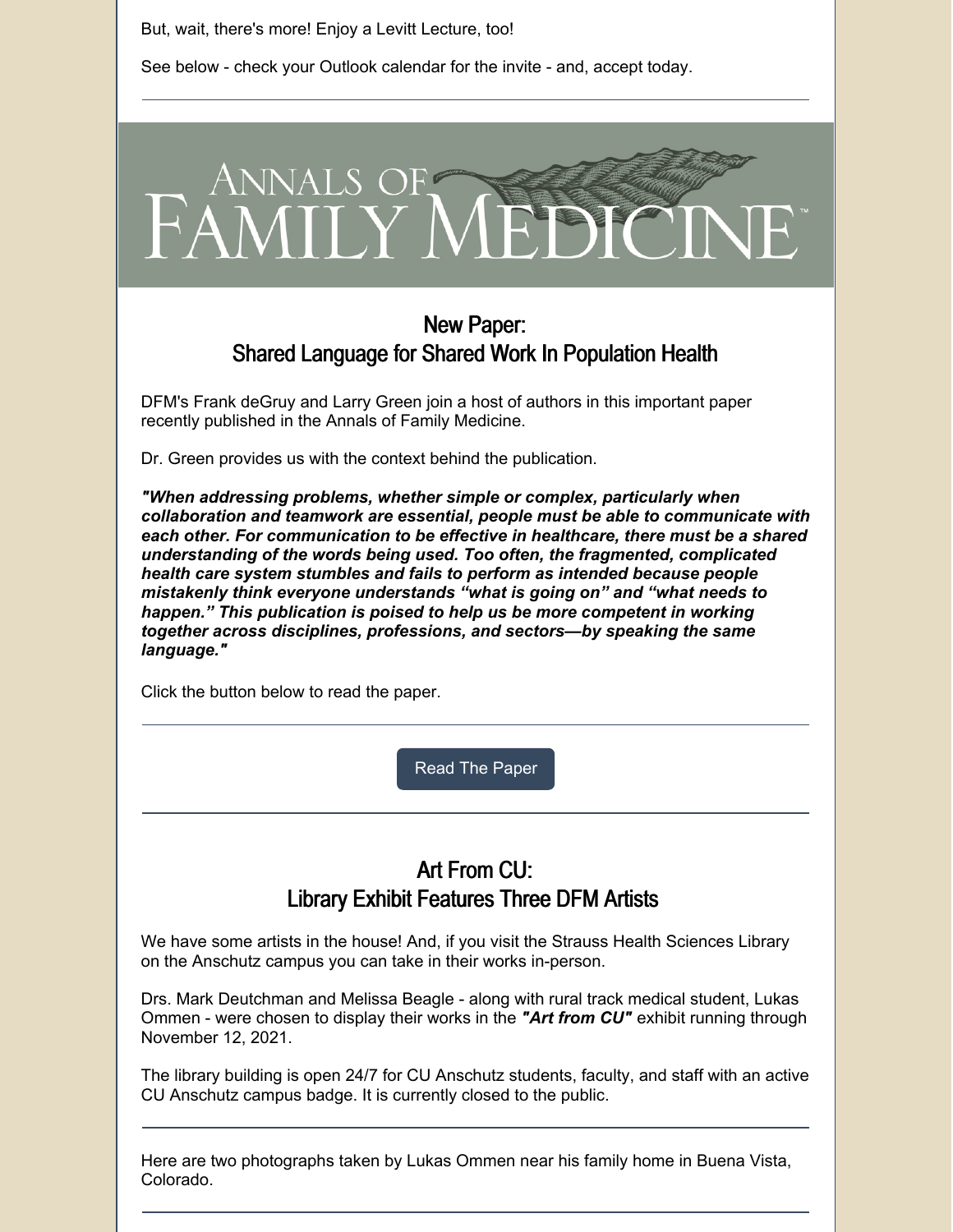

Below, on the left, is a knife and shealth hand-crafted by Mark Deutchman in his home workshop. And, on the right, three paintings by Melissa Beagle.



# **UPDATES**

# How To: Book A Landing Zone Space In AO1

To reserve one of the offices (private or shared) for your use, please use the following app: **AO1 [Landing](https://outlook.office365.com/owa/calendar/DFMAO13rdFloor@olucdenver.onmicrosoft.com/bookings/) Zones**

Need more help. Watch this video: **How to use [Bookings](https://www.youtube.com/watch?v=Hk86mVqYwFg&list=PLbb0hQWGjAJ2EzredSXUnP64K8vwr2iCG&index=14&t=1s)**

## Patient Care: Family Medicine Clinics Garner National Honor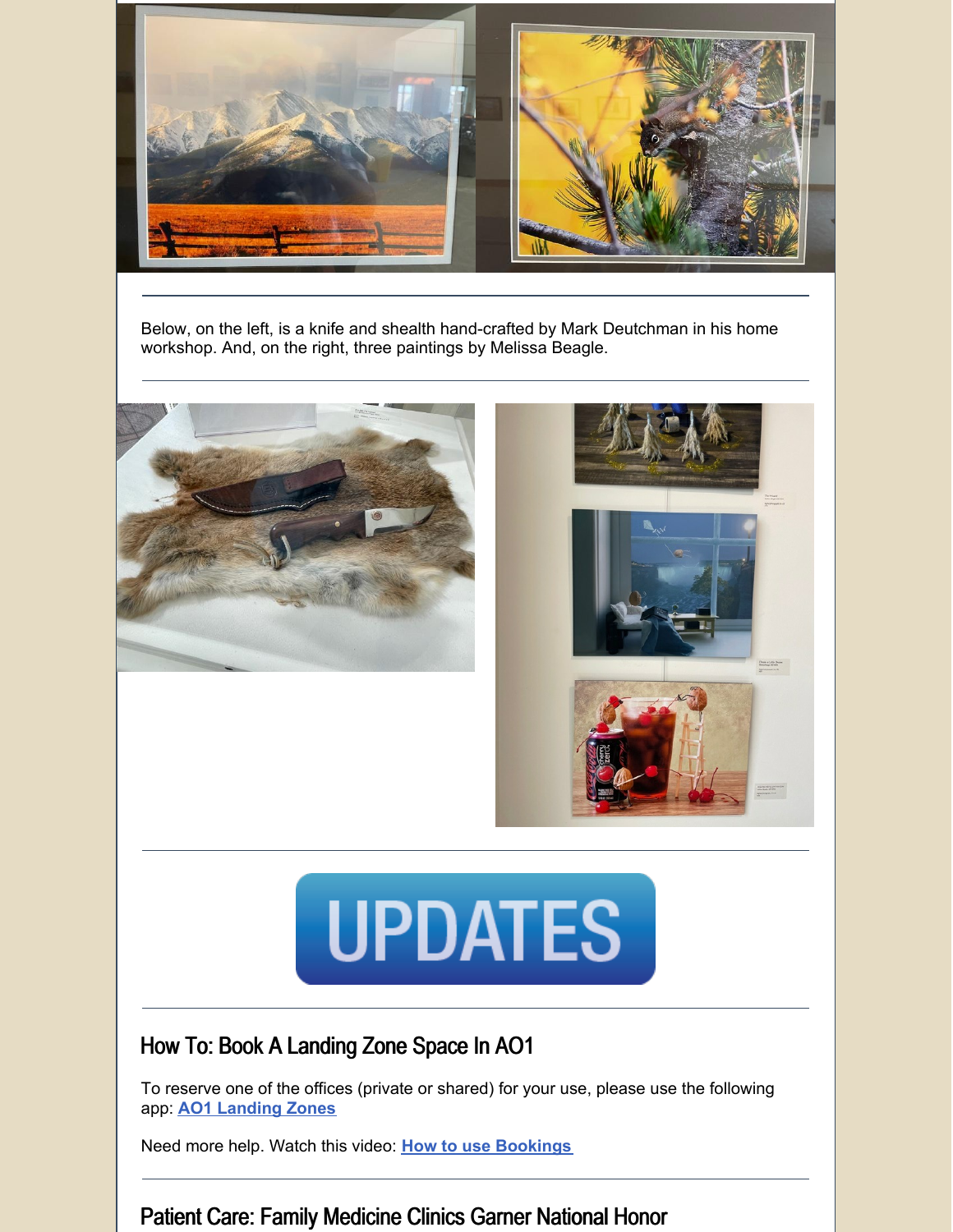Congratulations to our DFM faculty providers who care for patients at the following clinics:

\*\*AF Williams Family Medicine \*\*CU Family Medicine Centennial \*\*Boulder Family Medicine \*\*CU Family Medicine Depot Hill \*\*WISH/Anschutz Women's Integrated Services in Health \*\*Lone Tree Primary Care \*\*Westminster Family Medicine

These clinics have received **Gold+ Recognition** from the **[Target:BP](https://targetbp.org/) program** which is a partnership between Target, the American Heart Association, and the American Medical Association and which helps health care organizations and care teams, at no cost, improve blood pressure (BP) control rates through an evidence-based quality improvement program and recognizes organizations committed to improving BP control.

**Gold+ Recognition** recognizes the commitment to measurement accuracy and achieving an exceptional 70% or greater blood pressure control rate throughout their adult patient population.

Way to go!

## Research And Innovation

Announcing newly funded projects:

#### **August 2021:**

CGM in Primary Care-REFER or LEARN: Implementation and Evaluation DFM PIs: Tamara Oser & Sean Oser (Collaboration with PIP) Contact: **[tamara.oser@CUANSCHUTZ.EDU](mailto:tamara.oser@CUANSCHUTZ.EDU)** or **[sean.oser@CUANSCHUTZ.EDU](mailto:sean.oser@CUANSCHUTZ.EDU)** Sponsor: Helmsley Charitable Trust

Shared Empowerment for Early Device Success (SEED Pathway) DFM Investigators: Tamara Oser, Sean Oser, Miriam Dickinson Contact: **[tamara.oser@CUANSCHUTZ.EDU](mailto:tamara.oser@CUANSCHUTZ.EDU)** or **[sean.oser@CUANSCHUTZ.EDU](mailto:sean.oser@CUANSCHUTZ.EDU)** Sponsor: Barbara Davis Center/Helmsley Charitable Trust

External Evaluation for Boys and Girls Clubs of the San Luis Valley DFM PI: Farley Health Policy Contact: **[shale.wong@CUANSCHUTZ.EDU](mailto:shale.wong@CUANSCHUTZ.EDU)** Sponsor/Partners: 21st Century Community Learning Center

*If you want to learn more about this project or get involved, be sure and reach out to the contact listed.*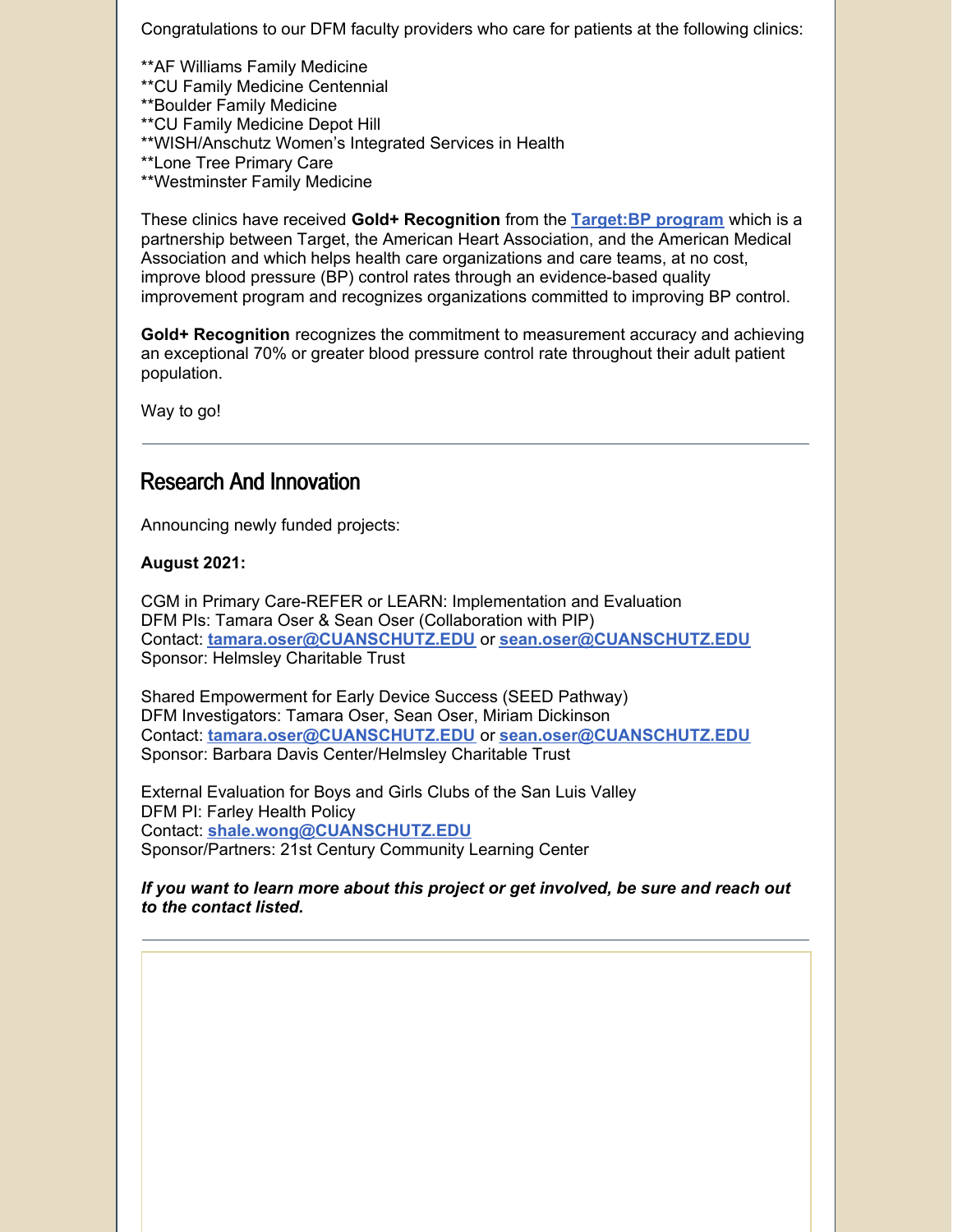

# Professional Development Pro Tip!

### **LinkedIn Learning – FREE Professional Development Resource**

All staff, faculty, and students have a free LinkedIn Learning (formerly known as Lynda.com) account through the university. Do you have yours set up? Get to know **LinkedIn Learning on the [Employee](https://click.communications.cu.edu/?qs=7176dfb97bb4098167693400e176aca2324b5748a91ae9d1e7898fcb55fb71602ee0d036f2bd81c8c2e9c22ad7ca849cfd7c4fce2de173dc) Services webpage**

Every month, they will send you curated class suggestions based on your interests/background that you outline in your profile. There are classes ranging from every computer program under the sun to problem-solving and decision-making, time management, goal setting, engagement, strategic planning and much MUCH more!

Once you have your profile set up, you can access LinkedIn Learning directly through portal.



## More Ways to Give Now

Payroll deduction - One-time gift - Planned giving. Showing your support for DFM is easy.

Visit the Endowment page to learn more about the endowment campaign and how you can become involved.

Visit The [Endowment](https://medschool.cuanschutz.edu/family-medicine/about/department-endowment-campaign) Page